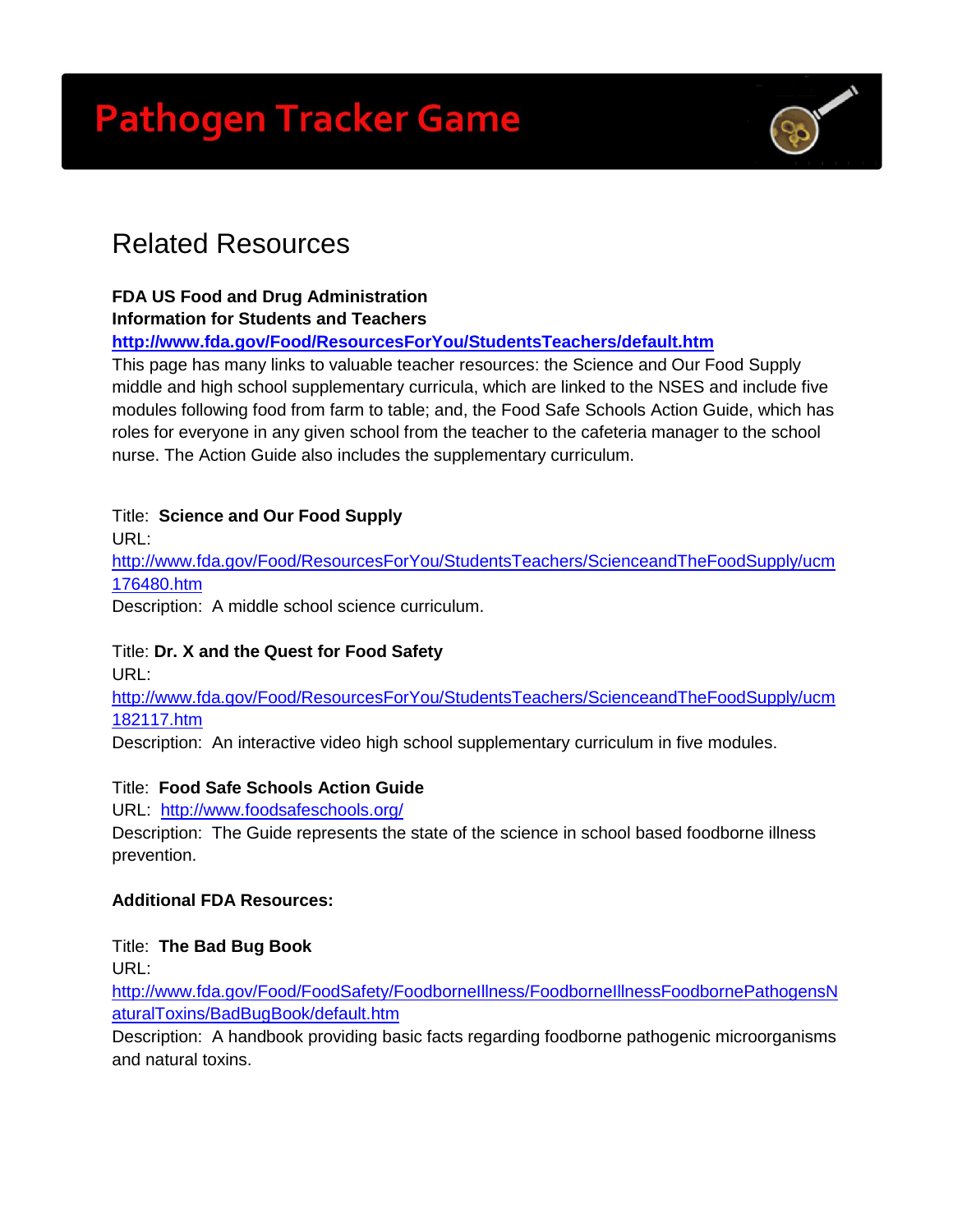# Title: **Foodborne Illness Causing Pathogens in the U.S. – What You Need to Know**

URL: <http://www.fda.gov/Food/ResourcesForYou/Consumers/ucm103263.htm>

Description: The page contains a chart listing the many of the pathogens that cause foodborne illnesses in the United States. The chart, available in Spanish, also lists information about these pathogens.

#### Title: **Food Safety Facts for Consumers (e.g., Raw Milk, Food Allergens)**

URL: <http://www.fda.gov/Food/ResourcesForYou/Consumers/ucm077286.htm> Description: This page has links to several FDA resources related to food safety such as food allergens, bottled water, juices, and milk.

# Title: **Food Safety and Nutrition Information for Kids & Teens**

URL: <http://www.fda.gov/Food/ResourcesForYou/Consumers/KidsTeens/default.htm> Description: This page has links to many games and activities and other resources for teenagers related to food safety and nutrition.

# Title: **Science And Our Food Supply**

URL: [www.teachfoodscience.com](http://www.teachfoodscience.com/)

Description: The FDA/NSTA Professional Development Program in Food Science is a sustained professional development opportunity for Middle Level and High School Science Teachers.

# **Other Related Resources**

# Title: **Animation Quiz 5: Southern Blot**

URL: [http://highered.mcgraw-](http://highered.mcgraw-hill.com/sites/0072556781/student_view0/chapter14/animation_quiz_5.html)

[hill.com/sites/0072556781/student\\_view0/chapter14/animation\\_quiz\\_5.html](http://highered.mcgraw-hill.com/sites/0072556781/student_view0/chapter14/animation_quiz_5.html)

Description: This animation describes in words and in text the process of Southern Blotting. The animation is also available on dnatube.com but the text is not given. <http://www.dnatube.com/video/1512/Southern-blot>

# Title: **The Barf Blog**

URL: <http://barfblog.foodsafety.ksu.edu/barfblog>

Description: This blog has information about many outbreaks of foodborne illnesses and related resources.

# Title: **CDC Food Safety Office**

URL:<http://www.cdc.gov/foodsafety/>

Description: The homepage for CDC's Food Safety Office with links to many resources for food safety.

# Title: **Create a DNA Fingerprint**

URL: <http://www.pbs.org/wgbh/nova/sheppard/analyze.html>

Description: This site is a simulation of the process used to make a DNA fingerprint.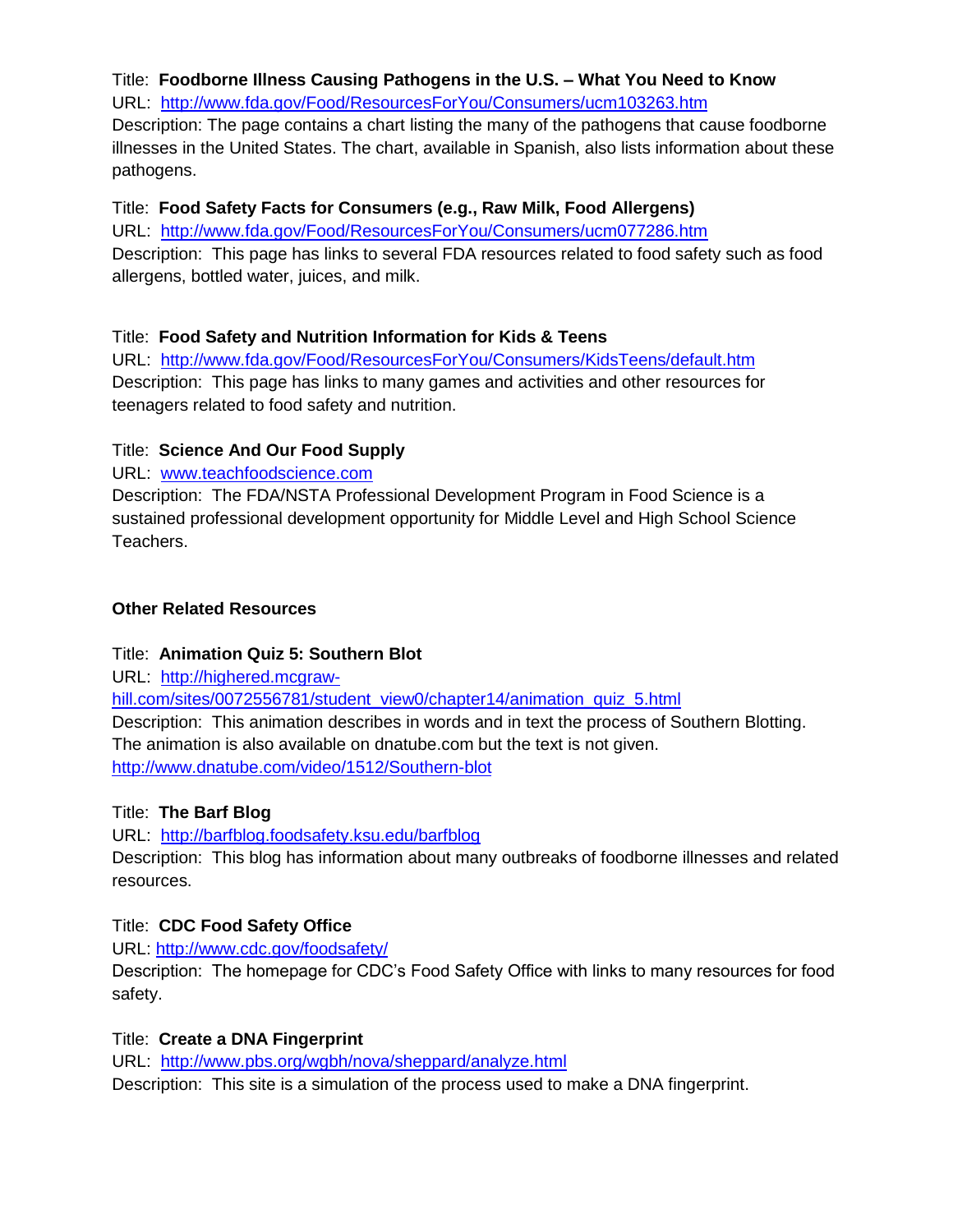# Title: **Diagnosis and management of foodborne illnesses: A primer for physicians and other health care professionals**

URL: [http://www.ama-assn.org/ama/pub/physician-resources/medical-science/food-borne](http://www.ama-assn.org/ama/pub/physician-resources/medical-science/food-borne-illnesses/diagnosis-management-foodborne.shtml)[illnesses/diagnosis-management-foodborne.shtml](http://www.ama-assn.org/ama/pub/physician-resources/medical-science/food-borne-illnesses/diagnosis-management-foodborne.shtml)

Description: The online pdf version of this book contains information about many different agents of foodborne illness. The resource also has several different patient scenarios regarding these diseases.

#### Title: **Disease Detectives**

URL: <http://www.cmnh.org/site/Files/classesandprograms/DistanceLearning/DzDetDL.pdf> Description: This website come from the Cleveland Museum. In this activity, students conduct an outbreak investigation using some of the same methods as epidemiologists or 'disease detectives' working in the field. The site has teacher resources and student worksheets.

# Title: **Disease Listing**

URL: <http://www.cdc.gov/ncidod/dbmd/diseaseinfo/default.htm>

Description: An alphabetical listing of infectious diseases with links to information about those diseases.

# Title**: DNA Interactive Teacher Guide**

URL: <http://www.dnai.org/teacherguide/guide.html>

Description: This Teacher Guide has background information for the teacher as well as lessons relating to genetic fingerprinting.

# Title: **EXCITE!**

# URL: <http://www.cdc.gov/excite>

Description: Excellence in Curriculum Innovation through Teaching Epidemiology and the Science of Public Health. EXCITE! is a collection of teaching and reference materials developed by the Centers for Disease Control and Prevention (CDC) to introduce and excite youth from kindergarten through 12th grade about the knowledge and skills utilized by public health professionals.

# Title: **Fight Bac!**

# URL: [www.fightbac.org](http://www.fightbac.org/)

Description: This page is a consumer, food safety resource with links to curriculum materials and downloads on safe food handling information from the Partnership for Food Safety Education. This organization saves lives and improves public health through research-based, actionable consumer food safety initiatives that reduce foodborne illness.

# Title: **FSIS Recalls**

# URL: [http://www.fsis.usda.gov/Fsis\\_Recalls/index.asp](http://www.fsis.usda.gov/Fsis_Recalls/index.asp)

Description: USDA Food Safety and Inspection Service's links to information about recalls and public health alerts that involve meat, poultry, and processed egg products.